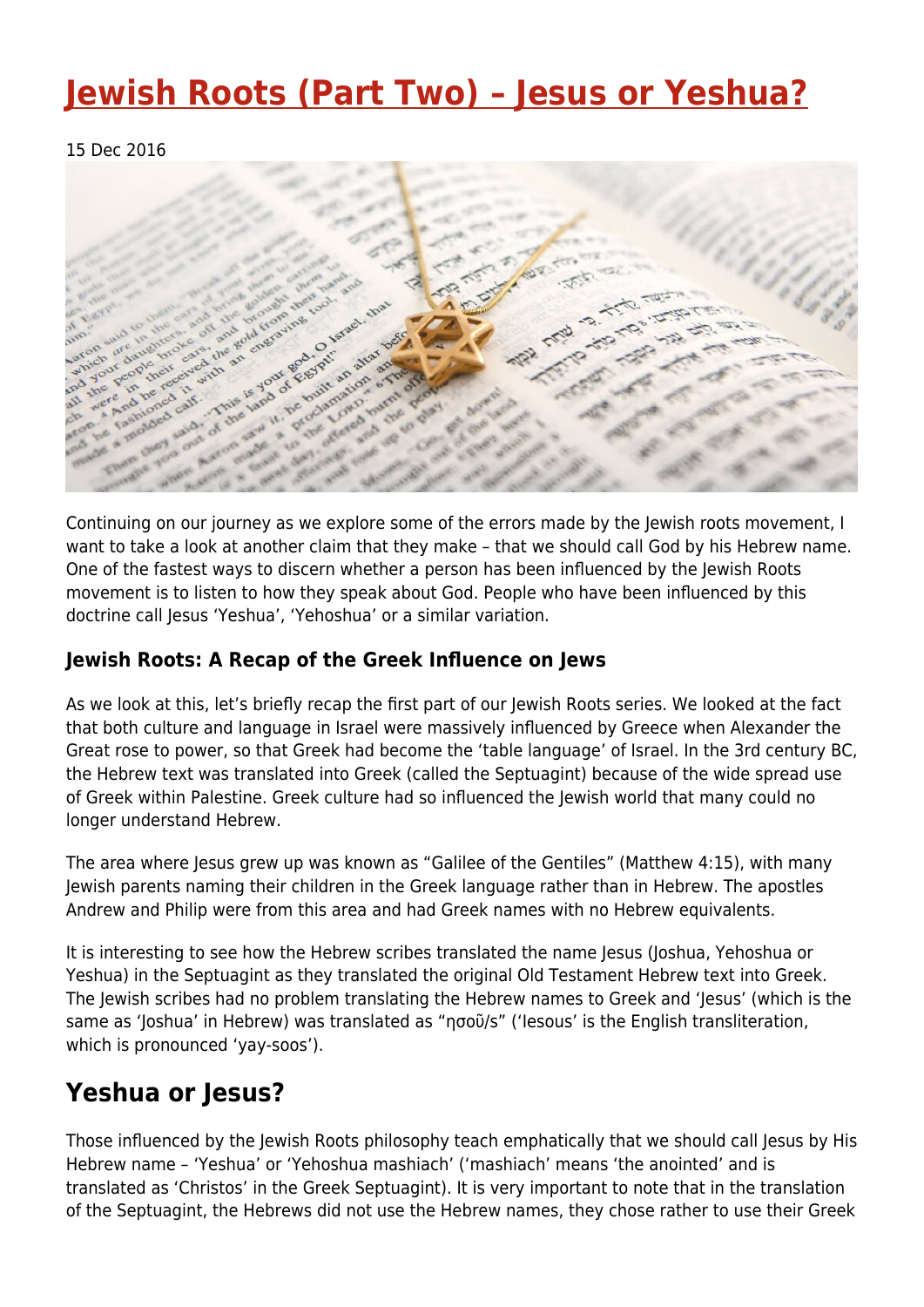## equivalents!

From this we learn that the Jews had no problem translating names into Greek, and because Greek had become so commonplace, it is likely that Jesus was known by a Greek version of His name.

It is very telling to see what the apostles who walked with Jesus called Him. Instead of calling Jesus by His Hebrew name, as they penned the New Testament, they wrote His name as 'Iesous'. This reveals that the Holy Spirit had no problem calling Jesus by His Greek name. The fact that those who knew Him personally called Him 'Iesous' points strongly to the fact that this was the name He went by (more than this, we do not know). It is possible that His parents used a traditional Hebrew spelling or variation, but it is equally possible that they used the Greek. Whichever one it was, for our study, it makes little difference. The reality of it is that God used the name 'Iesous' when He inspired the apostles to write the holy text, as did the Jewish scribes who translated the Septuagint.

When the Bible was translated into English, the original spelling of His name was 'Iesus' (1611 KJV), which sounded like the Greek

This same pattern was followed by all the early church fathers who wrote about Jesus. None of them used 'Yeshua'. In their writings we find the Greek word 'Iesous' being used. Polycarp, the disciple of John (+-100 AD), Ignatius (110 AD), the Didache (50 AD) and Clement (95 AD, who Paul the apostle refers to in Philippians 4:3), all wrote in Greek and use the Greek name 'Iesous" to refer to Jesus. It is notable that some of these writings were dated to the actual times of the early apostles and very soon after Christ's death!

The only other variation of Jesus' name that we find in early writings was the Greek 'nomination sacra', which was the shortened version of Iesous – 'IE'. This was a way of ascribing special sanctity to His name.

When the Bible was translated into English, the original spelling of His name was 'Iesus' (1611 KJV), which sounded like the Greek pronunciation used in the original text. Later, the English language evolved and any names starting with 'I' were replaced with a 'J', which is how we arrived at the modern spelling, 'Jesus'.

…but to use some strange variation of His name that is not common in our language only promotes sectarianism, division, pride and confusion.

Thus we learn that Jesus was known from the earliest of times, both in the Scriptures and by those who knew Him, as Iesous or Jesus. Those who claim we must use the Hebrew roots version of His name to properly address Him have used faulty reasoning, which often seems to appeal more to vanity than fact.

Those passionately promoting the Hebrew roots doctrines should take note of what Paul writes to Titus, 'Do not get involved in foolish discussions about spiritual pedigrees or in quarrels and fights about obedience to Jewish laws. These things are useless and a waste of time.' (Titus 3:9)

God is not concerned with whether we speak to Him using a specific version of His name! 'He knows who are His' (2 Timothy 2:9) and, if we believe that the Son of God died on a cross for our sins, we can be assured that He knows this and accepts us. Whether we call Him Yeshua, Jesus, Jesu